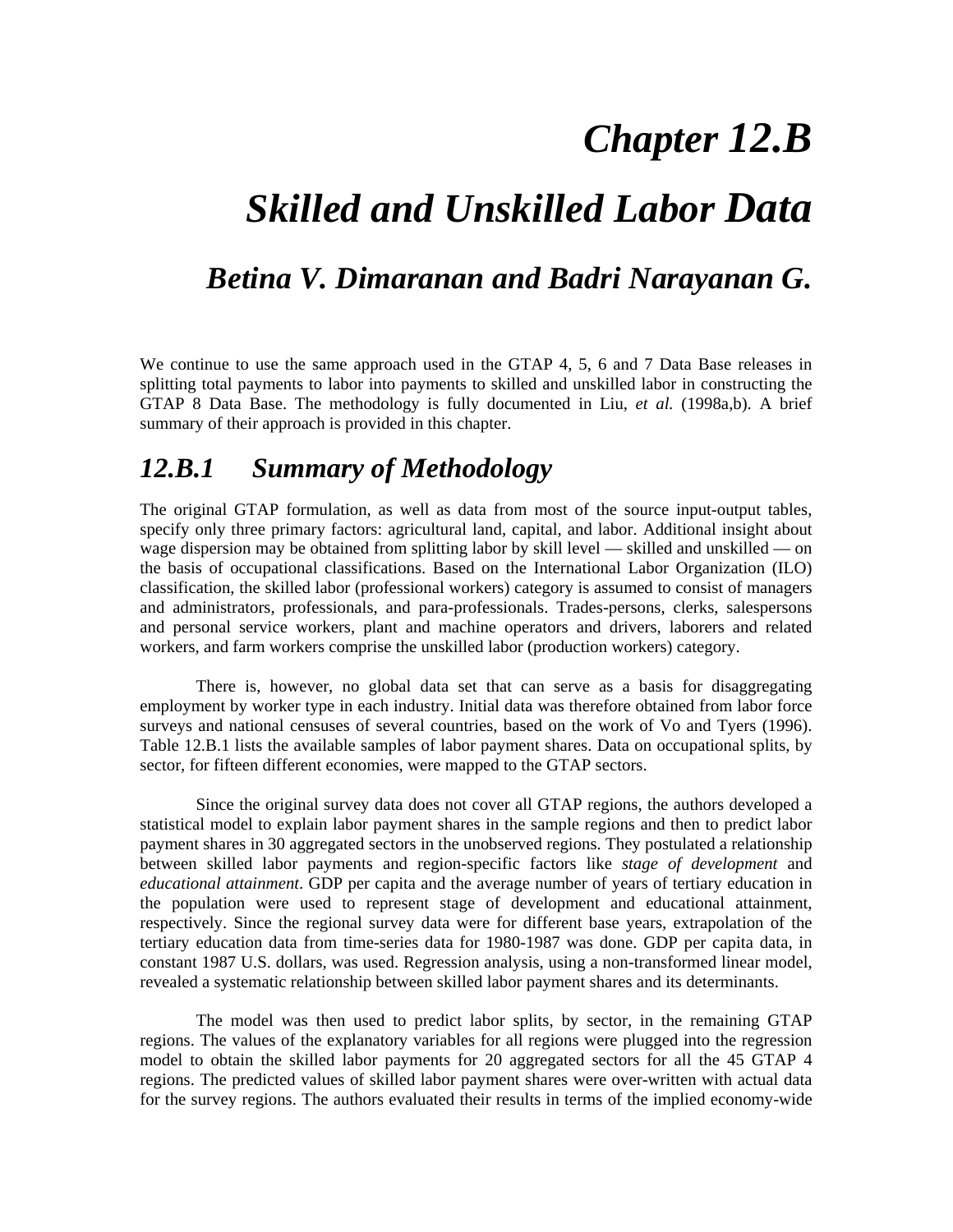payment shares of skilled and unskilled labor and the ratios of skilled/unskilled wage differentials for each region.

### *12.B.2 Labor Payments in GTAP 8 Data Base*

To generate the skilled and unskilled labor payments data for the GTAP 8 Data Base, we started used the predicted values of skilled labor and replaced the predicted values with the actual values for the survey regions. The data set was expanded to 244 standard countries using a mapping between the GTAP 8 regions and the standard countries. The sector dimension was also expanded to the GTAP 8 sectors using the mapping given in table 12.B.2. The data was then aggregated to the GTAP 8 regions using country-level GDP as share weights. The data file containing the payment shares of skilled and unskilled labor, by sector, for each region was the used to disaggregate total labor payments for each GTAP region in the global data base assembly procedure (see chapter 15.B). Table 12.B.3 reports the skilled labor payment shares by aggregated sector for 113 among all the regions in the GTAP 7 Data Base; they remain the same in version 8 as well.

### *References*

Liu, Jing, Nico van Leeuwen, Tri Thanh Vo, Rod Tyers, and Thomas Hertel. 1998a. "Disaggregating Labor Payments by Skill Level in GTAP," GTAP Technical Paper No. 11, Purdue University, West Lafayette, Indiana.

\_\_\_\_\_\_\_\_\_\_\_\_\_\_\_ 1998b. "Disaggregating Labor Payments by Skill Level," Chapter 18 in Robert McDougall, Aziz Elbehri, and Truong P. Truong. *Global Trade, Assistance and Protection: The GTAP 4 Data Base*, Center for Global Trade Analysis, Purdue University, West Lafayette, Indiana.

Tri Thanh Vo and Rod Tyers. 1996. "Splitting Labor by Occupation in GTAP: Source and Assumptions," Australian National University.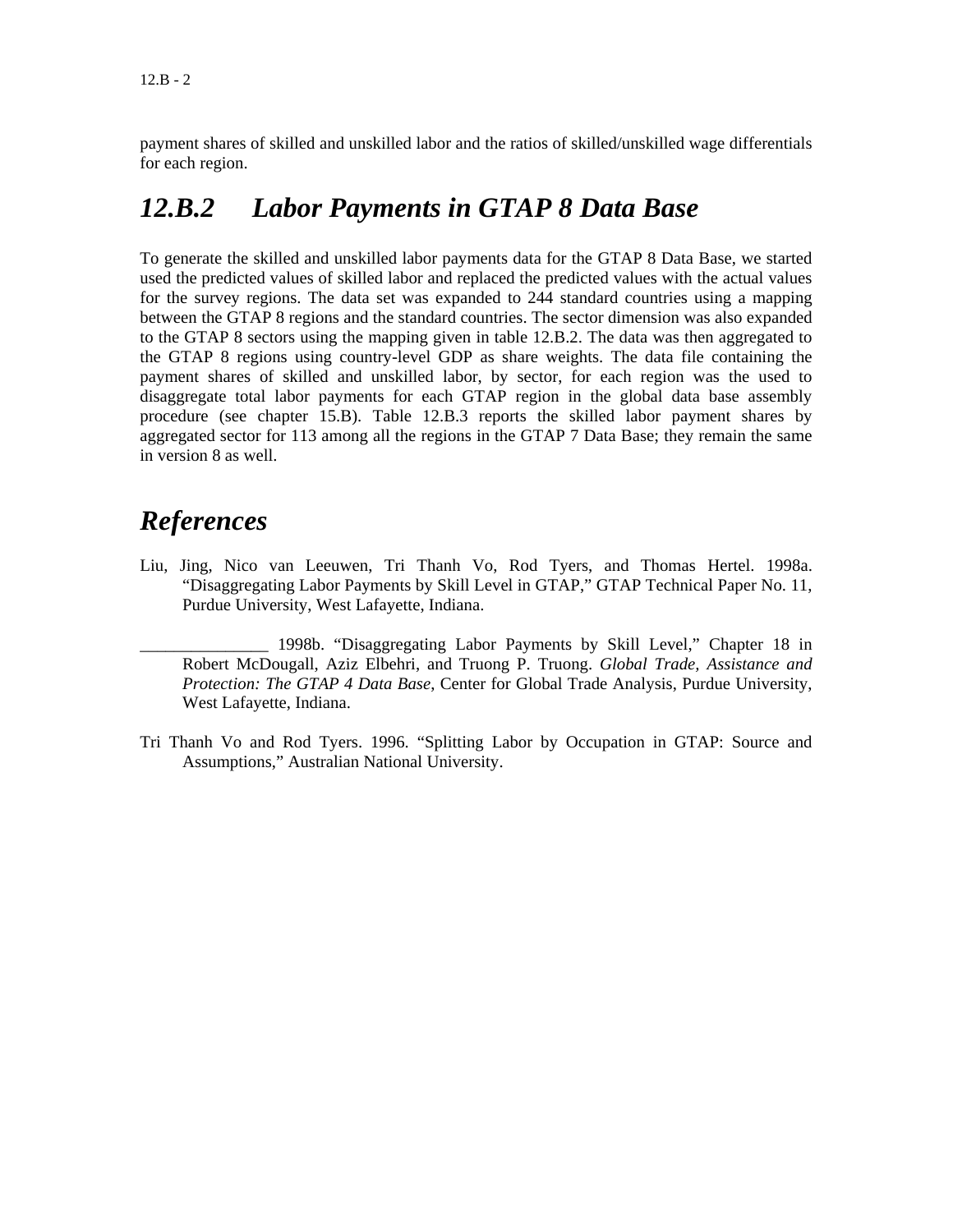| Region        | Year        | Reference                                        | <b>Skilled Labor Definition</b>            | <b>Sector Disaggregation</b>                      | Special Adjustment                                 |
|---------------|-------------|--------------------------------------------------|--------------------------------------------|---------------------------------------------------|----------------------------------------------------|
|               |             |                                                  | <b>Basis</b>                               |                                                   |                                                    |
| <b>USA</b>    | 1992        | 92 CPS                                           | Occupation                                 | <b>Quite Detailed</b>                             |                                                    |
| CAN           | 1986        | 86 Census                                        | Occupation                                 | Not Available                                     | Impose USA pattern <sup>1</sup>                    |
| <b>AUS</b>    | 1991        | <b>ORANI</b>                                     | Occupation                                 | Quite Detailed                                    |                                                    |
| EU            | 1988        | Eurostat                                         | Manual / non-manual but<br>adjusted        | Detailed                                          | Impose Australia<br>pattern <sup>1 &amp; 2</sup>   |
| Japan         | 1970 & 1992 | Japan Wage Survey                                | Male professional<br>workers               | No Agriculture sector data                        |                                                    |
| Taiwan        | 1979 & 1990 | DG-budget & Dept. of Agriculture<br>and Forestry | Occupation                                 | Quite Detailed                                    | See note <sup>3</sup>                              |
| South Korea   | 1991        | Korea National Statistical                       | Office workers                             | No Agricultural sector data                       | Impose Taiwan 1992<br>pattern <sup>1 &amp; 2</sup> |
| <b>Brazil</b> | 1992        | <b>ILO</b>                                       | Occupation                                 | Very rough                                        |                                                    |
| Indonesia     | 1992        | Sakarnas Survey                                  | Wage & education Level                     | Rough                                             |                                                    |
| Philippines   | 1986        | <b>APEX</b> model                                | Workers finishing high<br>School education | Rough for manufacture $\&$<br>agriculture sectors | See note <sup>4</sup>                              |
| Thailand      | 1985        | PARA CGE Model                                   | Employee based on<br>Term of length        | Rough for manufacture $\&$<br>agriculture sectors | See note <sup>4</sup>                              |
| Hong Kong     | 1991        | 1991 CPS                                         | Occupation                                 | Rough for Agriculture                             | <b>RAS</b>                                         |
| India         | 1981        | 1981 census                                      | Occupation                                 | Rough for all sectors                             | <b>RAS</b>                                         |

Table 12.B.1 Summary of 14 Samples of Labor Payment Split by Tri Thanh Vo and Rod Tyers

<sup>1</sup> Canadian case assume similarity between USA and Canada for payment distribution across occupation & industry.<br><sup>2</sup> ILO and Bank of Switzerland data are used for adjustment.

<sup>3</sup> Taiwan data used different sources for agriculture and other sectors.

4 Over-estimation of skilled labor payment share.

Source: Table 18.2 in Liu, et al. (1998b)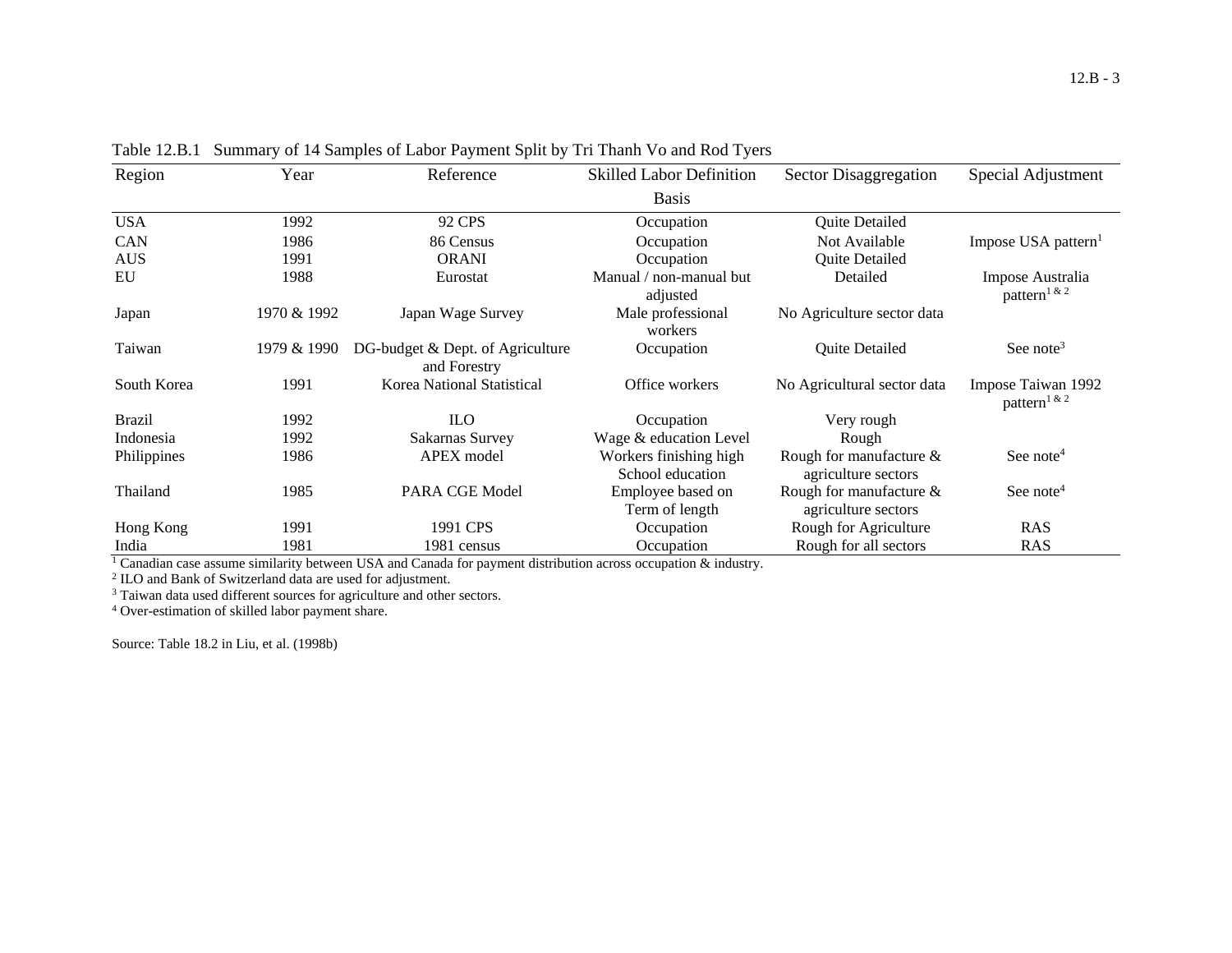| Aggregated                  |                     |                                                                      |
|-----------------------------|---------------------|----------------------------------------------------------------------|
| Sectors                     | <b>GTAP Sectors</b> |                                                                      |
| AGRI                        | $1 - 14$            | pdr, wht, gro, v_f, osd, c_b, pfb, ocr, ctl, oap, rmk, wol, for, fsh |
| COA                         | 15                  | coa                                                                  |
| $\rm OIL$                   | 16                  | oil                                                                  |
| GAS                         | 17                  | gas                                                                  |
| <b>OMN</b>                  | $18\,$              | omn                                                                  |
| <b>MEAT</b>                 | $19 - 20$           | cmt, omt                                                             |
| $\text{MIL}$                | $22\,$              | mil                                                                  |
| PCR                         | 23                  | pcr                                                                  |
| <b>OFPD</b>                 | $21, 24 - 25$       | vol, sgr, ofd                                                        |
| $B_T$                       | $26\,$              | $b_t$                                                                |
| <b>TEX</b>                  | $27\,$              | tex                                                                  |
| <b>WAP</b>                  | $28\,$              | wap                                                                  |
| LEA                         | 29                  | lea                                                                  |
| ${\rm LUM}$                 | 30                  | lum                                                                  |
| ${\sf PPP}$                 | 31                  | ppp                                                                  |
| $P_{C}$                     | 32                  | $p_{-}c$                                                             |
| <b>CRP</b>                  | 33                  | crp                                                                  |
| $\mathop{\rm NMM}\nolimits$ | 34                  | $\rm{nmm}$                                                           |
| ${\rm L}\, {\rm S}$         | 35                  | $i_s$                                                                |
| ${\rm NFM}$                 | 36                  | nfm                                                                  |
| ${\rm FMP}$                 | 37                  | fmp                                                                  |
| <b>TRAN</b>                 | $39 - 39$           | mvh, otn                                                             |
| OMEQ                        | $40 - 41$           | ele, ome                                                             |
| OMF                         | 42                  | omf                                                                  |
| <b>ELGW</b>                 | $43 - 45$           | ely, gdt, wtr                                                        |
| $\mathop{\rm CNS}$          | 46                  | cns                                                                  |
| $T_TR$                      | $47 - 50$           | trd, otp, wtp, atp                                                   |
| <b>OSPR</b>                 | $51 - 55$           | cmn, ofi, isr, obs, ros                                              |
| $\rm{OSG}$                  | 56                  | osg                                                                  |
| <b>DWE</b>                  | 57                  | dwe                                                                  |

Table 12.B.2 Mapping of Aggregated Sectors in Labor Data Study with GTAP Sectors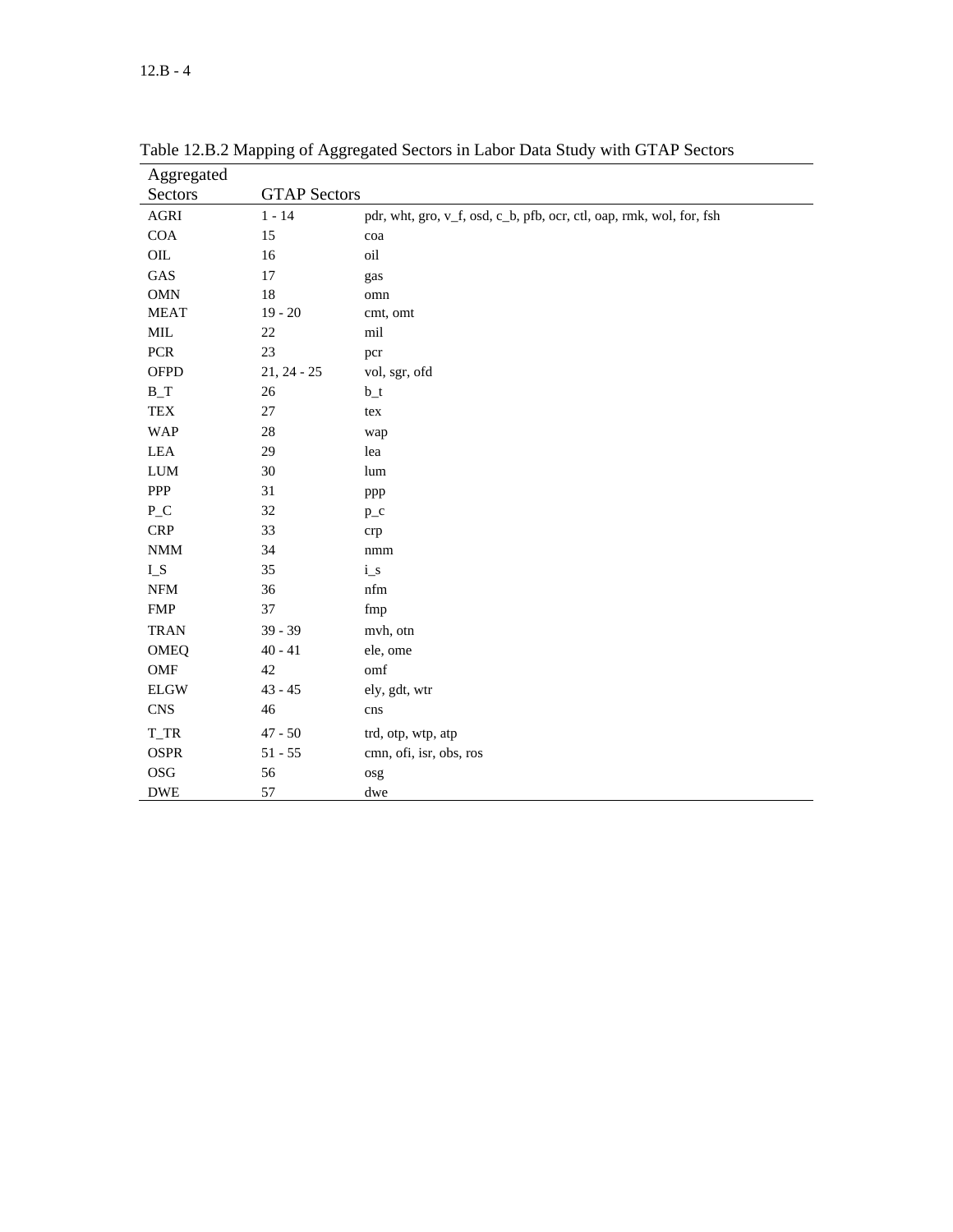Table 12.B.3 Skilled Labor Payment Share, by Aggregated Sector and GTAP Region

| Sector      | <b>AUS</b> |             |                               |                  | NZL XOC CHN HKG JPN                                                                                               |          |                  |          |          |          |            | KOR TWN XEA KHM IDN LAO MMR MYS PHL SGP                                            |          |            |          |   | THA VNM XSE |           |                                                                                                                  |
|-------------|------------|-------------|-------------------------------|------------------|-------------------------------------------------------------------------------------------------------------------|----------|------------------|----------|----------|----------|------------|------------------------------------------------------------------------------------|----------|------------|----------|---|-------------|-----------|------------------------------------------------------------------------------------------------------------------|
| <b>AGRI</b> |            |             |                               |                  | 0.052 0.034 0.021 0.008 0.058 0.015 0.005                                                                         |          |                  | 0.03     | 0.01     |          | 0.01 0.001 |                                                                                    |          |            |          |   |             |           | 0.01 0.01 0.013 0.019 0.039 0.001 0.007 0.009                                                                    |
| <b>COA</b>  |            |             | 0.192 0.165 0.115 0.107 0.221 |                  |                                                                                                                   |          |                  |          |          |          |            | 0.41 0.145 0.087 0.109 0.109 0.261 0.109 0.109                                     |          |            |          |   |             |           | 0.13 0.015 0.266 0.094 0.105 0.118                                                                               |
| OIL         |            |             | 0.398 0.285 0.212 0.155 0.221 |                  |                                                                                                                   |          |                  |          |          |          |            | 0.41 0.236 0.244 0.165 0.165 0.261 0.165 0.165 0.184 0.182 0.333 0.178 0.153 0.171 |          |            |          |   |             |           |                                                                                                                  |
| GAS         |            | 0.398 0.267 |                               | 0.18 0.114 0.221 |                                                                                                                   |          |                  |          |          |          |            | 0.41 0.208 0.244 0.126 0.126 0.12 0.126 0.126 0.149 0.139 0.329                    |          |            |          |   |             |           | $0.14$ 0.111 0.126                                                                                               |
| <b>OMN</b>  |            |             | 0.239 0.212 0.157 0.124 0.221 |                  |                                                                                                                   |          | 0.41 0.152 0.218 |          | 0.13     |          | 0.13 0.261 | 0.13                                                                               |          |            |          |   |             |           | 0.13 0.146 0.115 0.265 0.133 0.122 0.138                                                                         |
| <b>MEAT</b> |            |             | 0.253 0.192 0.158 0.162 0.327 |                  |                                                                                                                   |          |                  |          |          |          |            | 0.31 0.243 0.245 0.162 0.162 0.115 0.162 0.162 0.177 0.073 0.275 0.145             |          |            |          |   |             |           | $0.16$ 0.159                                                                                                     |
| <b>MIL</b>  |            |             | 0.253 0.185 0.151 0.154 0.327 |                  |                                                                                                                   |          |                  |          |          |          |            | 0.31 0.202 0.212 0.153 0.153 0.115 0.153 0.153                                     |          |            |          |   |             |           | 0.17 0.061 0.272 0.137 0.152 0.151                                                                               |
| <b>PCR</b>  |            |             | 0.253 0.214 0.177 0.162 0.327 |                  |                                                                                                                   |          |                  |          |          |          |            | 0.31 0.268 0.234 0.164 0.164 0.115 0.164 0.164 0.178 0.124 0.269                   |          |            |          |   | 0.16        |           | $0.16$ $0.161$                                                                                                   |
| <b>OFPD</b> |            |             | 0.253 0.229 0.197 0.177 0.327 |                  |                                                                                                                   |          |                  |          |          |          |            |                                                                                    |          |            |          |   |             |           | 0.31 0.254 0.343 0.181 0.181 0.115 0.181 0.181 0.191 0.167 0.264 0.182 0.176 0.177                               |
| $B_T$       |            |             | 0.253 0.215 0.162             |                  | 0.12 0.327                                                                                                        |          |                  |          |          |          |            | 0.39 0.213 0.187 0.127 0.127 0.115 0.127 0.127 0.144 0.11 0.273                    |          |            |          |   |             |           | 0.13 0.118 0.126                                                                                                 |
| <b>TEX</b>  |            |             | 0.273 0.176 0.148             |                  | 0.14 0.304 0.272 0.163 0.242 0.141 0.141 0.155 0.141 0.141 0.152 0.099 0.225 0.135 0.139 0.142                    |          |                  |          |          |          |            |                                                                                    |          |            |          |   |             |           |                                                                                                                  |
| <b>WAP</b>  |            |             | $0.274$ 0.165 0.141 0.121     |                  |                                                                                                                   |          |                  |          |          |          |            | 0.26 0.153 0.162 0.144 0.125 0.125 0.123 0.125 0.125 0.131                         |          |            |          |   |             |           | 0.13 0.182 0.129 0.121 0.125                                                                                     |
| <b>LEA</b>  |            |             | 0.274 0.169 0.148 0.136       |                  |                                                                                                                   |          |                  |          |          |          |            | 0.4 0.153 0.124 0.179 0.137 0.137 0.155 0.137 0.137 0.147 0.105                    |          |            |          |   |             |           | 0.21 0.133 0.135 0.138                                                                                           |
| <b>LUM</b>  |            |             |                               |                  | 0.194 0.178 0.136 0.113 0.263 0.351 0.174 0.214 0.117 0.117 0.117 0.117 0.117 0.132 0.085 0.233 0.115 0.112 0.117 |          |                  |          |          |          |            |                                                                                    |          |            |          |   |             |           |                                                                                                                  |
| <b>PPP</b>  |            |             |                               |                  | 0.295 0.256 0.196 0.155 0.419 0.415 0.296 0.199 0.162 0.162 0.239 0.162 0.162                                     |          |                  |          |          |          |            |                                                                                    |          | 0.18       |          |   |             |           | 0.15 0.314 0.167 0.153 0.167                                                                                     |
| $P_{C}$     |            |             |                               |                  | 0.454 0.279 0.212 0.175 0.575 0.376 0.201 0.204 0.18                                                              |          |                  |          |          |          | 0.18 0.239 | 0.18                                                                               |          | 0.18 0.208 |          |   |             |           | 0.09 0.397 0.169 0.172 0.184                                                                                     |
| <b>CRP</b>  | 0.397      |             |                               |                  | 0.29 0.224 0.167 0.393                                                                                            |          |                  |          |          |          |            | 0.37 0.281 0.262 0.177 0.177 0.239 0.177 0.177 0.193 0.209 0.324 0.193 0.165 0.181 |          |            |          |   |             |           |                                                                                                                  |
| <b>NMM</b>  |            |             |                               |                  |                                                                                                                   |          |                  |          |          |          |            |                                                                                    |          |            |          |   |             |           | 0.248 0.209 0.169 0.147 0.352 0.378 0.21 0.212 0.151 0.151 0.239 0.151 0.151 0.165 0.113 0.267 0.147 0.145 0.156 |
| $I_S$       |            |             |                               |                  | 0.289 0.199 0.162 0.151 0.315 0.368 0.206 0.172 0.152 0.152 0.239 0.152 0.152 0.169 0.085 0.275 0.142 0.149 0.157 |          |                  |          |          |          |            |                                                                                    |          |            |          |   |             |           |                                                                                                                  |
| <b>NFM</b>  |            |             |                               |                  | 0.289 0.214 0.177 0.159 0.315 0.378 0.224                                                                         |          |                  |          |          |          |            |                                                                                    |          |            |          |   |             |           | 0.23 0.162 0.162 0.239 0.162 0.162 0.176 0.123 0.269 0.158 0.158 0.167                                           |
| <b>FMP</b>  |            |             | 0.258 0.217 0.176             |                  | 0.15 0.315 0.361 0.221 0.221 0.154 0.154 0.239 0.154 0.154 0.167 0.137 0.263 0.155 0.148 0.159                    |          |                  |          |          |          |            |                                                                                    |          |            |          |   |             |           |                                                                                                                  |
| <b>TRAN</b> |            | 0.245 0.257 |                               |                  | 0.2 0.151 0.451                                                                                                   |          |                  |          |          |          |            | 0.4 0.231 0.268 0.16 0.16 0.239 0.16 0.16 0.175 0.178 0.292 0.171                  |          |            |          |   |             |           | 0.15 0.165                                                                                                       |
| <b>OMEQ</b> |            |             | 0.39 0.305 0.234              |                  | 0.17 0.451 0.382 0.269 0.322 0.181 0.181 0.239 0.181 0.181 0.197 0.229 0.332 0.201 0.168 0.185                    |          |                  |          |          |          |            |                                                                                    |          |            |          |   |             |           |                                                                                                                  |
| <b>OMF</b>  |            |             |                               |                  | 0.263 0.202 0.146 0.109 0.352 0.345 0.185 0.226 0.116 0.116 0.065 0.116 0.116 0.134 0.091 0.265 0.117 0.107 0.113 |          |                  |          |          |          |            |                                                                                    |          |            |          |   |             |           |                                                                                                                  |
| <b>ELGW</b> |            | 0.365 0.342 |                               |                  | 0.34 0.345 0.472 0.417 0.152 0.391 0.342 0.342 0.493 0.342 0.342 0.353 0.249 0.413 0.323 0.344 0.351              |          |                  |          |          |          |            |                                                                                    |          |            |          |   |             |           |                                                                                                                  |
| <b>CNS</b>  |            |             | 0.254 0.214 0.174 0.154       |                  |                                                                                                                   |          |                  |          |          |          |            | 0.27 0.421 0.167 0.216 0.157 0.157 0.154 0.157 0.157 0.174 0.101 0.286             |          |            |          |   |             |           | 0.15 0.153 0.157                                                                                                 |
| T_TR        |            |             |                               |                  | 0.281 0.229 0.189 0.185 0.428 0.387 0.206 0.335 0.185 0.185 0.084 0.185 0.185 0.204 0.091 0.323 0.169 0.183 0.179 |          |                  |          |          |          |            |                                                                                    |          |            |          |   |             |           |                                                                                                                  |
| <b>OSPR</b> |            |             |                               |                  | 0.483 0.456 0.452 0.408 0.451 0.407 0.352 0.369 0.414 0.414 0.32 0.414 0.414                                      |          |                  |          |          |          |            |                                                                                    |          |            |          |   |             |           | 0.41 0.514 0.402 0.438 0.408 0.408                                                                               |
| <b>OSG</b>  |            |             |                               |                  | 0.654 0.566 0.584 0.605 0.682 0.365 0.473 0.775 0.603 0.603 0.553 0.603 0.603 0.593 0.633 0.525 0.606 0.606       |          |                  |          |          |          |            |                                                                                    |          |            |          |   |             |           | 0.6                                                                                                              |
| <b>DWE</b>  | $\theta$   | 0           | 0                             | $\Omega$         | $\Omega$                                                                                                          | $\Omega$ | $\Omega$         | $\theta$ | $\Omega$ | $\theta$ | 0          | 0                                                                                  | $\Omega$ | $\theta$   | $\Omega$ | 0 | $\Omega$    | $\Omega$  | $\overline{0}$                                                                                                   |
|             |            |             |                               |                  |                                                                                                                   |          |                  |          |          |          |            |                                                                                    |          |            |          |   |             | Continued |                                                                                                                  |

12.B - 5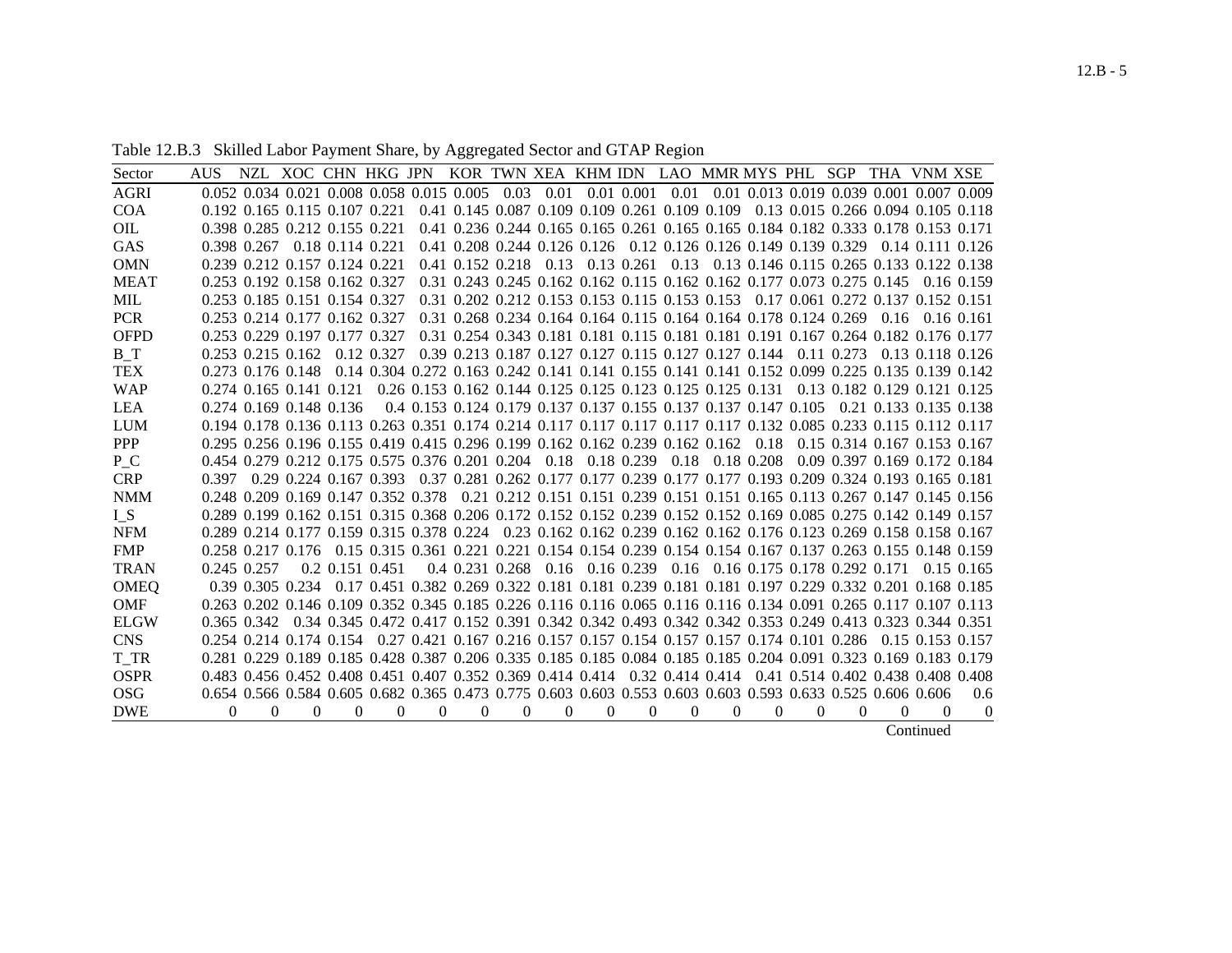12.B - 6

Table 12.B.3 Skilled Labor Payment Share, by Aggregated Sector and GTAP Region (Contd)

| Sector      | BGD IND                                                                                                           |               |          |              |          |            |          | PAK LKA XSA CAN USA MEX XNA ARG BOL BRA CHL COL ECU PRY PER URY VEN                                  |          |          |          |                          |          |                  |                |                        |           |                                                           |
|-------------|-------------------------------------------------------------------------------------------------------------------|---------------|----------|--------------|----------|------------|----------|------------------------------------------------------------------------------------------------------|----------|----------|----------|--------------------------|----------|------------------|----------------|------------------------|-----------|-----------------------------------------------------------|
| <b>AGRI</b> | 0.009 0.001 0.009 0.008 0.009 0.078 0.071 0.017 0.011 0.027 0.016 0.034 0.017 0.013 0.016 0.011 0.016             |               |          |              |          |            |          |                                                                                                      |          |          |          |                          |          |                  |                |                        |           | $0.02$ $0.018$                                            |
| COA         | 0.092 0.094 0.092 0.104 0.099 0.268 0.141 0.106 0.11 0.098 0.055 0.102 0.094 0.083 0.055 0.095 0.055 0.077 0.074  |               |          |              |          |            |          |                                                                                                      |          |          |          |                          |          |                  |                |                        |           |                                                           |
| <b>OIL</b>  | 0.158 0.157 0.158 0.158 0.161 0.268 0.431 0.198 0.166 0.238 0.178 0.185 0.193 0.173 0.178 0.169 0.178 0.204 0.195 |               |          |              |          |            |          |                                                                                                      |          |          |          |                          |          |                  |                |                        |           |                                                           |
| GAS         | 0.116 0.116 0.116 0.117 0.12 0.268 0.431 0.163 0.127 0.209 0.136 0.148 0.156 0.134 0.136 0.129 0.136 0.168 0.158  |               |          |              |          |            |          |                                                                                                      |          |          |          |                          |          |                  |                |                        |           |                                                           |
| <b>OMN</b>  | 0.122 0.122 0.122 0.125 0.125 0.268 0.283 0.148 0.131 0.168 0.123 0.139 0.142 0.128 0.123 0.129 0.123 0.143 0.138 |               |          |              |          |            |          |                                                                                                      |          |          |          |                          |          |                  |                |                        |           |                                                           |
| <b>MEAT</b> | 0.148 0.149 0.148 0.159 0.154                                                                                     |               |          |              |          |            |          | 0.18 0.141 0.153 0.162 0.139                                                                         |          |          |          | 0.11 0.141 0.143 0.137   |          |                  | $0.11 \ 0.148$ |                        |           | $0.11$ $0.126$ $0.125$                                    |
| MIL         | 0.139 0.141 0.139                                                                                                 |               |          | $0.15$ 0.145 |          |            |          | 0.18 0.141 0.145 0.153 0.129                                                                         |          |          |          | 0.1 0.141 0.134 0.128    |          |                  | 0.1 0.139      |                        |           | $0.1$ 0.116 0.115                                         |
| <b>PCR</b>  | 0.156 0.156 0.156 0.161 0.159                                                                                     |               |          |              |          | 0.18 0.239 |          | 0.17 0.164 0.174 0.142 0.141 0.163 0.154 0.142 0.159 0.142 0.157 0.154                               |          |          |          |                          |          |                  |                |                        |           |                                                           |
| <b>OFPD</b> | 0.175 0.175 0.175 0.177 0.177                                                                                     |               |          |              |          | 0.18 0.271 |          | 0.19 0.181 0.201 0.174 0.141 0.186 0.178 0.174 0.179 0.174 0.186 0.183                               |          |          |          |                          |          |                  |                |                        |           |                                                           |
| B T         | 0.118 0.118 0.118 0.121 0.122 0.182 0.324 0.146 0.127 0.168 0.119 0.141 0.139 0.125 0.119 0.125 0.119 0.141 0.135 |               |          |              |          |            |          |                                                                                                      |          |          |          |                          |          |                  |                |                        |           |                                                           |
| <b>TEX</b>  | 0.133 0.134 0.133 0.139 0.136 0.119 0.178 0.142 0.141 0.141 0.117 0.141 0.136 0.13 0.117 0.135 0.117 0.129 0.127  |               |          |              |          |            |          |                                                                                                      |          |          |          |                          |          |                  |                |                        |           |                                                           |
| <b>WAP</b>  | 0.122 0.122 0.122 0.123 0.123 0.161 0.216 0.136 0.125 0.149 0.129 0.141 0.134 0.127 0.129 0.126 0.129 0.138 0.135 |               |          |              |          |            |          |                                                                                                      |          |          |          |                          |          |                  |                |                        |           |                                                           |
| <b>LEA</b>  | 0.131 0.131 0.131 0.135 0.133 0.145                                                                               |               |          |              |          |            |          | 0.2 0.14 0.137 0.141 0.119 0.141 0.135 0.129 0.119 0.133 0.119                                       |          |          |          |                          |          |                  |                |                        |           | 0.13 0.128                                                |
| <b>LUM</b>  | 0.108 0.109 0.108 0.113 0.112 0.151 0.226 0.127 0.117 0.136 0.099 0.141                                           |               |          |              |          |            |          |                                                                                                      |          |          |          | 0.12                     |          |                  |                |                        |           | 0.11 0.099 0.113 0.099 0.117 0.113                        |
| PPP         | 0.153 0.153 0.153 0.156 0.157                                                                                     |               |          |              |          |            |          | 0.3 0.355 0.183 0.163 0.208 0.157 0.141 0.177 0.161 0.157 0.161 0.157                                |          |          |          |                          |          |                  |                |                        |           | 0.18 0.173                                                |
| $P_{C}$     | 0.161 0.162 0.161 0.173 0.169 0.271 0.356 0.189 0.181 0.194 0.129 0.141 0.174 0.157 0.129 0.167 0.129 0.161 0.155 |               |          |              |          |            |          |                                                                                                      |          |          |          |                          |          |                  |                |                        |           |                                                           |
| <b>CRP</b>  | 0.172 0.171 0.172 0.171 0.174 0.352 0.439 0.211 0.178 0.253 0.198 0.141 0.208 0.189 0.198 0.183 0.198 0.222 0.213 |               |          |              |          |            |          |                                                                                                      |          |          |          |                          |          |                  |                |                        |           |                                                           |
| <b>NMM</b>  | 0.141 0.142 0.141 0.147 0.145 0.19 0.252 0.159 0.151 0.166 0.13 0.141 0.152 0.142 0.13 0.145                      |               |          |              |          |            |          |                                                                                                      |          |          |          |                          |          |                  |                |                        |           | 0.13 0.147 0.143                                          |
| $I_S$       | $0.14 \; 0.141$                                                                                                   |               |          |              |          |            |          | 0.14 0.149 0.145 0.165 0.206 0.152 0.152 0.148 0.114 0.141 0.143 0.134 0.114 0.142 0.114 0.131 0.129 |          |          |          |                          |          |                  |                |                        |           |                                                           |
| <b>NFM</b>  | 0.153 0.153 0.153 0.158 0.157 0.165 0.244 0.168 0.162 0.173                                                       |               |          |              |          |            |          |                                                                                                      |          |          |          | $0.14$ 0.141 0.161 0.152 |          |                  | 0.14 0.156     |                        |           | $0.14$ 0.156 0.153                                        |
| <b>FMP</b>  | $0.147$ $0.147$ $0.147$                                                                                           |               |          |              |          |            |          | 0.15 0.15 0.208 0.278 0.167 0.154 0.181 0.145 0.141 0.161 0.151 0.145 0.152 0.145 0.162 0.157        |          |          |          |                          |          |                  |                |                        |           |                                                           |
| <b>TRAN</b> | 0.154 0.154 0.154 0.156 0.302 0.387 0.187 0.161 0.221 0.172 0.141 0.183 0.168 0.172 0.163 0.172 0.193 0.186       |               |          |              |          |            |          |                                                                                                      |          |          |          |                          |          |                  |                |                        |           |                                                           |
| <b>OMEQ</b> | 0.178 0.176 0.178 0.174 0.179                                                                                     |               |          |              |          |            |          | 0.37 0.478 0.221 0.183                                                                               |          |          |          |                          |          |                  |                |                        |           | 0.27 0.212 0.141 0.218 0.198 0.212 0.19 0.212 0.236 0.226 |
| <b>OMF</b>  | $0.106$ $0.106$ $0.106$                                                                                           |               | 0.11     |              |          |            |          | 0.11 0.207 0.285 0.133 0.117 0.152 0.103 0.141 0.126 0.111 0.103 0.113 0.103 0.126                   |          |          |          |                          |          |                  |                |                        |           | 0.12                                                      |
| <b>ELGW</b> | 0.33 0.332 0.33 0.341 0.335 0.257 0.332 0.326 0.341 0.301 0.288 0.239 0.317 0.316 0.288 0.288 0.288 0.297 0.298   |               |          |              |          |            |          |                                                                                                      |          |          |          |                          |          |                  |                |                        |           |                                                           |
| <b>CNS</b>  | 0.145 0.146 0.145 0.153                                                                                           |               |          |              |          |            |          | 0.15 0.193 0.251 0.161 0.157 0.163 0.125 0.176 0.153 0.143 0.125 0.149 0.125 0.144                   |          |          |          |                          |          |                  |                |                        |           | 0.14                                                      |
| T TR        | 0.17 0.171                                                                                                        |               |          |              |          |            |          | 0.17 0.181 0.176 0.195 0.207 0.179 0.185 0.167 0.131 0.159 0.168                                     |          |          |          |                          |          |                  |                | 0.16 0.131 0.171 0.131 |           | $0.15$ 0.148                                              |
| <b>OSPR</b> | 0.424 0.422 0.424 0.413                                                                                           |               |          |              |          |            |          | 0.42 0.381 0.628 0.443 0.414 0.482 0.474 0.529                                                       |          |          |          |                          |          | 0.45 0.444 0.474 |                | 0.43 0.474 0.474       |           | 0.47                                                      |
| <b>OSG</b>  | 0.61 0.609                                                                                                        |               |          |              |          |            |          | 0.61 0.606 0.607 0.641 0.494 0.599 0.603 0.596                                                       |          |          |          | $0.62$ $0.529$ $0.604$   | 0.61     |                  | $0.62$ $0.607$ |                        |           | $0.62$ $0.608$ $0.611$                                    |
| <b>DWE</b>  | $\Omega$                                                                                                          | $\Omega$<br>0 | $\Omega$ | $\Omega$     | $\Omega$ | $\Omega$   | $\Omega$ | $\Omega$                                                                                             | $\Omega$ | $\Omega$ | $\Omega$ | $\Omega$                 | $\Omega$ | $\Omega$         | $\Omega$       | $\Omega$               | $\Omega$  | $\overline{0}$                                            |
|             |                                                                                                                   |               |          |              |          |            |          |                                                                                                      |          |          |          |                          |          |                  |                |                        | Continued |                                                           |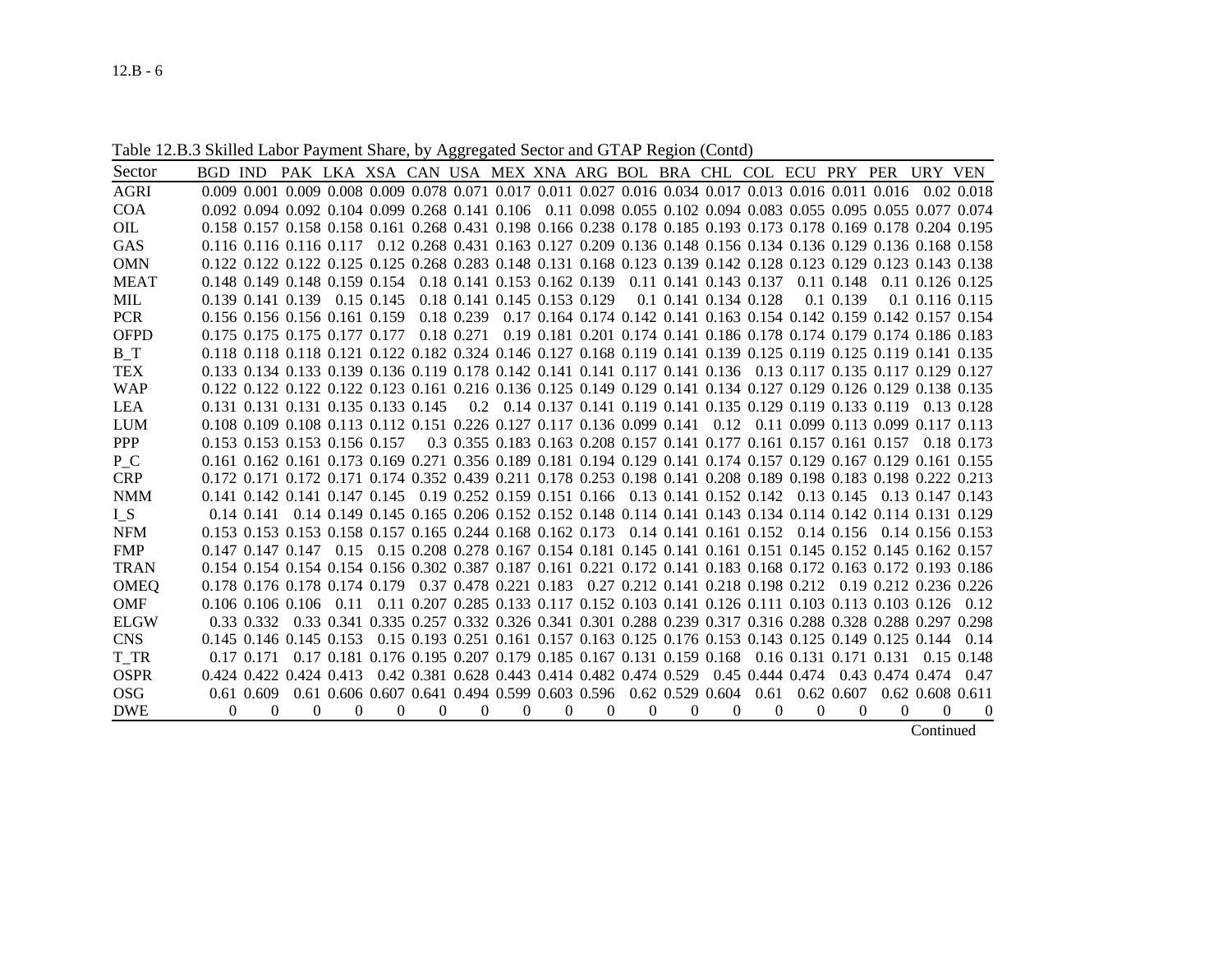| Table 12.B.3 Skilled Labor Payment Share, by Aggregated Sector and GTAP Region (Contd) |  |
|----------------------------------------------------------------------------------------|--|
|----------------------------------------------------------------------------------------|--|

| Sector      | XSM CRI        |              | <b>GTM NIC</b>                                                                                                   |             |          |          |            |          | PAN XCA XCB AUT BEL CYP CZE DNK EST |                  |   |          |            | FIN  | FRA DEU  |                                                                              | GRC HUN  |            |
|-------------|----------------|--------------|------------------------------------------------------------------------------------------------------------------|-------------|----------|----------|------------|----------|-------------------------------------|------------------|---|----------|------------|------|----------|------------------------------------------------------------------------------|----------|------------|
| <b>AGRI</b> |                |              | 0.036 0.013 0.013 0.013 0.013 0.013 0.014 0.068 0.068                                                            |             |          |          |            |          |                                     |                  |   |          |            |      |          | 0.01 0.017 0.068 0.017 0.068 0.068 0.068 0.068 0.017                         |          |            |
| <b>COA</b>  |                |              | 0.183 0.094 0.094 0.094 0.094 0.094 0.098 0.295 0.295 0.109 0.066 0.295 0.067 0.295 0.295 0.295 0.295 0.066      |             |          |          |            |          |                                     |                  |   |          |            |      |          |                                                                              |          |            |
| OIL         |                |              | 0.387 0.174 0.174 0.174 0.174 0.174 0.183 0.665 0.665 0.165 0.186 0.665 0.186 0.665 0.665 0.665 0.665 0.186      |             |          |          |            |          |                                     |                  |   |          |            |      |          |                                                                              |          |            |
| <b>GAS</b>  |                |              | 0.365 0.135 0.135 0.135 0.135 0.135 0.145 0.665 0.665 0.126 0.147 0.665 0.148 0.665 0.665 0.665 0.665 0.147      |             |          |          |            |          |                                     |                  |   |          |            |      |          |                                                                              |          |            |
| <b>OMN</b>  |                |              | 0.214 0.131 0.131 0.131 0.131 0.131 0.134 0.323 0.323 0.13 0.131 0.323 0.131 0.323 0.323 0.323 0.323 0.131       |             |          |          |            |          |                                     |                  |   |          |            |      |          |                                                                              |          |            |
| <b>MEAT</b> |                |              | 0.199 0.147 0.147 0.147 0.147 0.147 0.149 0.263 0.263 0.162 0.119 0.263 0.119 0.263 0.263 0.263 0.263 0.119      |             |          |          |            |          |                                     |                  |   |          |            |      |          |                                                                              |          |            |
| <b>MIL</b>  |                |              | 0.187 0.138 0.138 0.138 0.138 0.138 0.138 0.14 0.248 0.248 0.153 0.109 0.248 0.109 0.248 0.248 0.248 0.248 0.109 |             |          |          |            |          |                                     |                  |   |          |            |      |          |                                                                              |          |            |
| <b>PCR</b>  |                |              | 0.212 0.159 0.159 0.159 0.159 0.159 0.161 0.279 0.279 0.164 0.149 0.279 0.149 0.279 0.279 0.279 0.279 0.149      |             |          |          |            |          |                                     |                  |   |          |            |      |          |                                                                              |          |            |
| <b>OFPD</b> | 0.205          | 0.18         |                                                                                                                  | $0.18$ 0.18 | 0.18     |          |            |          |                                     |                  |   |          |            |      |          | 0.18 0.181 0.239 0.239 0.181 0.179 0.239 0.179 0.239 0.239 0.239 0.239 0.179 |          |            |
| $B_T$       |                |              | 0.188 0.128 0.128 0.128 0.128 0.128 0.131 0.269 0.269 0.127 0.127 0.269 0.128 0.269 0.269 0.269 0.269 0.127      |             |          |          |            |          |                                     |                  |   |          |            |      |          |                                                                              |          |            |
| <b>TEX</b>  |                |              | 0.168 0.135 0.135 0.135 0.135 0.135 0.136 0.211 0.211 0.141 0.123 0.211 0.123 0.211 0.211 0.211 0.211 0.123      |             |          |          |            |          |                                     |                  |   |          |            |      |          |                                                                              |          |            |
| <b>WAP</b>  |                |              | 0.149 0.128 0.128 0.128 0.128 0.128 0.129 0.178 0.178 0.125 0.132 0.178 0.132 0.178 0.178 0.178 0.178 0.132      |             |          |          |            |          |                                     |                  |   |          |            |      |          |                                                                              |          |            |
| <b>LEA</b>  |                |              | 0.16 0.133 0.133 0.133 0.133 0.133 0.134 0.195 0.195 0.137 0.124 0.195 0.124 0.195 0.195 0.195 0.195 0.124       |             |          |          |            |          |                                     |                  |   |          |            |      |          |                                                                              |          |            |
| <b>LUM</b>  |                |              | 0.149 0.114 0.114 0.114 0.114 0.114 0.115 0.194 0.194 0.117 0.107 0.194 0.107 0.194 0.194 0.194 0.194 0.197      |             |          |          |            |          |                                     |                  |   |          |            |      |          |                                                                              |          |            |
| <b>PPP</b>  |                |              | 0.223 0.164 0.164 0.164 0.164 0.164 0.166 0.301 0.301 0.162 0.166 0.301 0.166 0.301 0.301 0.301 0.301 0.166      |             |          |          |            |          |                                     |                  |   |          |            |      |          |                                                                              |          |            |
| P C         |                |              | 0.335 0.168 0.168 0.168 0.168 0.168 0.175 0.548 0.548 0.18 0.144 0.548 0.144 0.548 0.548 0.548 0.548 0.144       |             |          |          |            |          |                                     |                  |   |          |            |      |          |                                                                              |          |            |
| <b>CRP</b>  |                |              | 0.265 0.188 0.188 0.188 0.188 0.188 0.191                                                                        |             |          |          |            | 0.37     |                                     | 0.37 0.177 0.205 |   |          | 0.37 0.205 | 0.37 | 0.37     | 0.37                                                                         |          | 0.37 0.205 |
| <b>NMM</b>  |                |              | 0.191 0.146 0.146 0.146 0.146 0.146 0.148                                                                        |             |          |          |            |          | $0.25$ 0.25 0.151 0.138             |                  |   |          | 0.25 0.138 | 0.25 | 0.25     | 0.25                                                                         |          | 0.25 0.138 |
| $I_S$       |                |              | 0.198 0.142 0.142 0.142 0.142 0.142 0.144 0.269 0.269 0.152 0.123 0.269 0.123 0.269 0.269 0.269 0.269 0.123      |             |          |          |            |          |                                     |                  |   |          |            |      |          |                                                                              |          |            |
| <b>NFM</b>  |                |              | 0.197 0.157 0.157 0.157 0.157 0.157 0.159 0.248 0.248 0.162 0.147 0.248 0.148 0.248 0.248 0.248 0.248 0.147      |             |          |          |            |          |                                     |                  |   |          |            |      |          |                                                                              |          |            |
| <b>FMP</b>  |                |              | 0.154 0.154 0.154 0.154 0.154 0.154 0.156 0.248 0.248 0.154 0.152 0.248 0.152 0.248 0.248 0.248 0.248 0.152      |             |          |          |            |          |                                     |                  |   |          |            |      |          |                                                                              |          |            |
| <b>TRAN</b> |                |              | 0.216 0.167 0.167 0.167 0.167 0.167 0.169 0.283 0.283 0.16 0.179 0.283 0.179 0.283 0.283 0.283 0.283 0.179       |             |          |          |            |          |                                     |                  |   |          |            |      |          |                                                                              |          |            |
| <b>OMEQ</b> |                |              | 0.274 0.195 0.195 0.195 0.195 0.195 0.198                                                                        |             |          |          |            |          | 0.38 0.38 0.181 0.218               |                  |   |          | 0.38 0.219 | 0.38 | 0.38     | 0.38                                                                         |          | 0.38 0.218 |
| <b>OMF</b>  |                |              | 0.168 0.115 0.115 0.115 0.115 0.115 0.117 0.237 0.237 0.116 0.112 0.237 0.112 0.237 0.237 0.237 0.237 0.112      |             |          |          |            |          |                                     |                  |   |          |            |      |          |                                                                              |          |            |
| <b>ELGW</b> |                |              | 0.436 0.325 0.325 0.325 0.325 0.325 0.33 0.574 0.574 0.342 0.295 0.574 0.295 0.574 0.574 0.574 0.574 0.295       |             |          |          |            |          |                                     |                  |   |          |            |      |          |                                                                              |          |            |
| <b>CNS</b>  |                |              | 0.19 0.149 0.149 0.149 0.149 0.149 0.151 0.242 0.242 0.157 0.134 0.242 0.134 0.242 0.242 0.242 0.242 0.134       |             |          |          |            |          |                                     |                  |   |          |            |      |          |                                                                              |          |            |
| T_TR        | 0.215          | 0.17         | 0.17                                                                                                             | 0.17        | 0.17     |          | 0.17 0.172 |          | $0.27$ 0.27 0.185 0.142             |                  |   |          | 0.27 0.142 | 0.27 | 0.27     | 0.27                                                                         |          | 0.27 0.142 |
| <b>OSPR</b> |                |              | 0.477 0.434 0.434 0.434 0.434 0.434 0.436 0.536 0.536 0.414 0.47 0.536 0.47 0.536 0.536 0.536 0.536              |             |          |          |            |          |                                     |                  |   |          |            |      |          |                                                                              |          | 0.47       |
| <b>OSG</b>  |                |              | 0.588 0.607 0.607 0.607 0.607 0.607 0.606 0.563 0.563 0.603 0.614 0.563 0.614 0.563 0.563 0.563 0.563 0.614      |             |          |          |            |          |                                     |                  |   |          |            |      |          |                                                                              |          |            |
| <b>DWE</b>  | $\overline{0}$ | $\mathbf{0}$ | 0                                                                                                                | 0           | $\Omega$ | $\Omega$ | 0          | $\Omega$ | 0                                   | $\theta$         | 0 | $\Omega$ | 0          | 0    | $\Omega$ | $\Omega$                                                                     | $\Omega$ | $\theta$   |
|             |                |              |                                                                                                                  |             |          |          |            |          |                                     |                  |   |          |            |      |          |                                                                              |          | Continued  |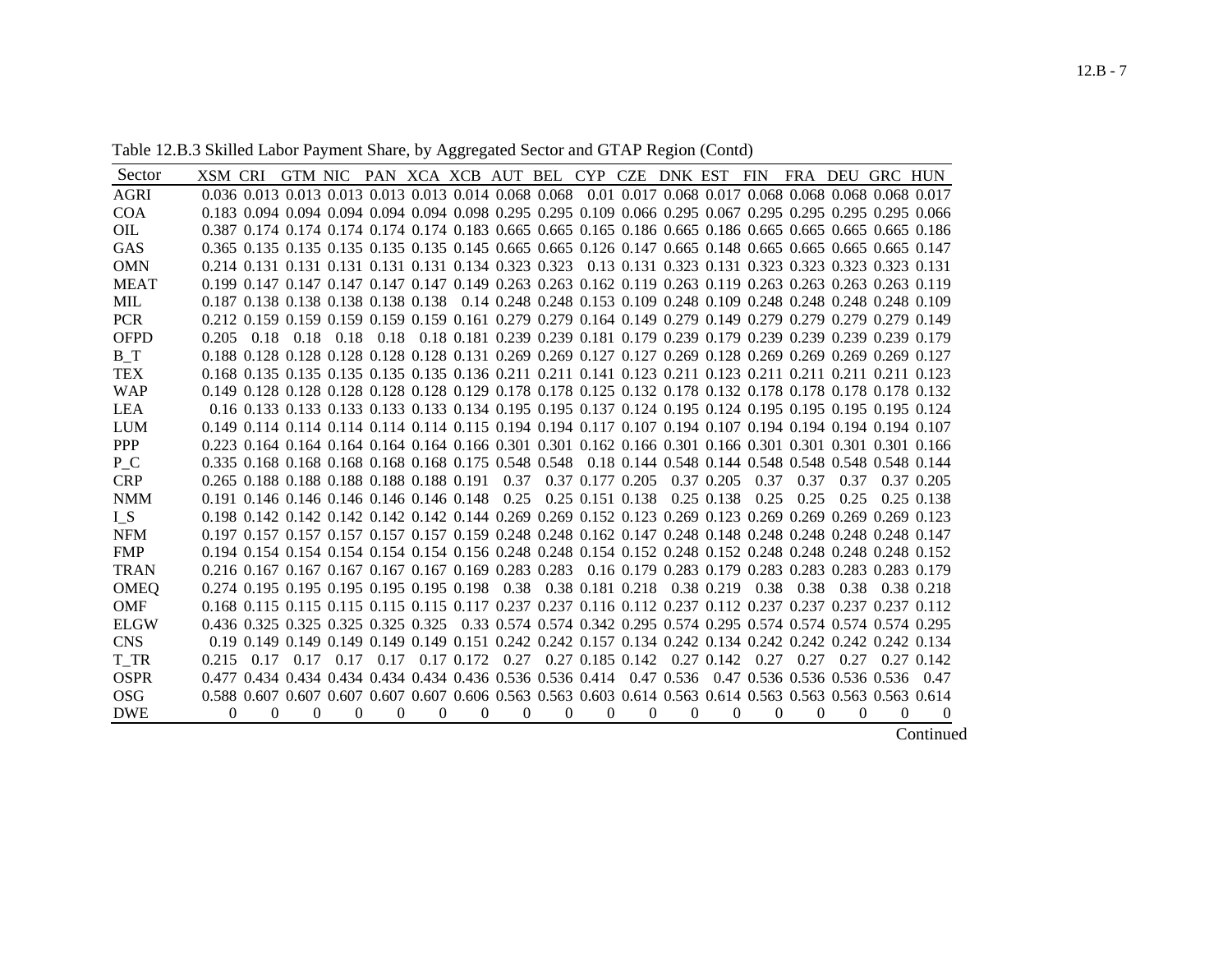#### Table 12.B.3 Skilled Labor Payment Share, by Aggregated Sector and GTAP Region (Contd)

| Sector      | IRL. |        | ITA LVA LTU LUX MLT NLD POL PRT SVK GRC HUN SVN ESP                                               |   |   |              |          |                       |          |            |          |                             |   |      |      | SWE GBR CHE NOR XEF                                                                                                    |      |                        |                    |
|-------------|------|--------|---------------------------------------------------------------------------------------------------|---|---|--------------|----------|-----------------------|----------|------------|----------|-----------------------------|---|------|------|------------------------------------------------------------------------------------------------------------------------|------|------------------------|--------------------|
| <b>AGRI</b> |      |        | 0.068 0.068 0.017 0.017 0.068                                                                     |   |   |              |          |                       |          |            |          |                             |   |      |      | 0.01 0.068 0.017 0.068 0.017 0.068 0.017 0.017 0.068 0.068 0.068 0.065 0.065 0.065                                     |      |                        |                    |
| <b>COA</b>  |      |        |                                                                                                   |   |   |              |          |                       |          |            |          |                             |   |      |      | 0.295 0.295 0.067 0.067 0.295 0.109 0.295 0.066 0.295 0.066 0.295 0.066 0.066 0.295 0.295 0.295 0.396 0.396 0.396      |      |                        |                    |
| <b>OIL</b>  |      |        |                                                                                                   |   |   |              |          |                       |          |            |          |                             |   |      |      | 0.665 0.665 0.186 0.186 0.665 0.165 0.665 0.186 0.665 0.186 0.665 0.186 0.186 0.665 0.665 0.665 0.473 0.473 0.473      |      |                        |                    |
| <b>GAS</b>  |      |        | 0.665 0.665 0.148 0.148 0.665 0.126 0.665 0.147 0.665 0.147 0.665 0.147 0.147 0.665 0.665 0.665   |   |   |              |          |                       |          |            |          |                             |   |      |      |                                                                                                                        | 0.5  | 0.5                    | 0.5                |
| <b>OMN</b>  |      |        | 0.323 0.323 0.131 0.131 0.323                                                                     |   |   |              |          |                       |          |            |          |                             |   |      |      | 0.13 0.323 0.131 0.323 0.131 0.323 0.131 0.131 0.323 0.323 0.323 0.379 0.379 0.379                                     |      |                        |                    |
| <b>MEAT</b> |      |        |                                                                                                   |   |   |              |          |                       |          |            |          |                             |   |      |      | 0.263 0.263 0.119 0.119 0.263 0.162 0.263 0.119 0.263 0.119 0.263 0.119 0.119 0.263 0.263 0.263                        | 0.37 | 0.37                   | 0.37               |
| MIL         |      |        |                                                                                                   |   |   |              |          |                       |          |            |          |                             |   |      |      | 0.248 0.248 0.109 0.109 0.248 0.153 0.248 0.109 0.248 0.109 0.248 0.109 0.109 0.248 0.248 0.248 0.369 0.369 0.369      |      |                        |                    |
| <b>PCR</b>  |      |        |                                                                                                   |   |   |              |          |                       |          |            |          |                             |   |      |      | 0.279 0.279 0.149 0.149 0.279 0.164 0.279 0.149 0.279 0.149 0.279 0.149 0.149 0.279 0.279 0.279 0.357 0.357 0.357      |      |                        |                    |
| <b>OFPD</b> |      |        |                                                                                                   |   |   |              |          |                       |          |            |          |                             |   |      |      | 0.239 0.239 0.179 0.179 0.239 0.181 0.239 0.179 0.239 0.179 0.239 0.179 0.179 0.239 0.239 0.239 0.334 0.334 0.334      |      |                        |                    |
| $B_T$       |      |        |                                                                                                   |   |   |              |          |                       |          |            |          |                             |   |      |      | 0.269 0.269 0.128 0.128 0.269 0.127 0.269 0.127 0.269 0.127 0.269 0.127 0.127 0.269 0.269 0.269 0.396 0.396 0.396      |      |                        |                    |
| <b>TEX</b>  |      |        |                                                                                                   |   |   |              |          |                       |          |            |          |                             |   |      |      | 0.211 0.211 0.123 0.123 0.211 0.141 0.211 0.123 0.211 0.123 0.211 0.123 0.123 0.211 0.211 0.211 0.295 0.295 0.295      |      |                        |                    |
| <b>WAP</b>  |      |        |                                                                                                   |   |   |              |          |                       |          |            |          |                             |   |      |      | 0.178 0.178 0.132 0.132 0.178 0.125 0.178 0.132 0.178 0.132 0.178 0.132 0.132 0.178 0.178 0.178 0.229 0.229 0.229      |      |                        |                    |
| <b>LEA</b>  |      |        |                                                                                                   |   |   |              |          |                       |          |            |          |                             |   |      |      | 0.195 0.195 0.124 0.124 0.195 0.137 0.195 0.124 0.195 0.124 0.195 0.124 0.124 0.195 0.195 0.195 0.271 0.271 0.271      |      |                        |                    |
| LUM         |      |        |                                                                                                   |   |   |              |          |                       |          |            |          |                             |   |      |      | 0.194 0.194 0.107 0.107 0.194 0.117 0.194 0.107 0.194 0.107 0.194 0.107 0.107 0.107 0.194 0.194 0.194                  | 0.33 | 0.33                   | 0.33               |
| <b>PPP</b>  |      |        |                                                                                                   |   |   |              |          |                       |          |            |          |                             |   |      |      | 0.301 0.301 0.166 0.166 0.301 0.162 0.301 0.166 0.301 0.166 0.301 0.166 0.166 0.301 0.301 0.301 0.441 0.441 0.441      |      |                        |                    |
| P C         |      |        |                                                                                                   |   |   |              |          |                       |          |            |          |                             |   |      |      | 0.548 0.548 0.144 0.144 0.548 0.18 0.548 0.144 0.548 0.144 0.548 0.144 0.144 0.548 0.548 0.548 0.579 0.579 0.579       |      |                        |                    |
| <b>CRP</b>  | 0.37 |        | 0.37 0.205 0.205                                                                                  |   |   | 0.37 0.177   |          | $0.37$ $0.205$        |          | 0.37 0.205 |          | 0.37 0.205 0.205            |   | 0.37 | 0.37 |                                                                                                                        |      | 0.37 0.447 0.447 0.447 |                    |
| <b>NMM</b>  | 0.25 |        | 0.25 0.138 0.138                                                                                  |   |   | $0.25$ 0.151 |          | 0.25 0.138            |          | 0.25 0.138 |          | 0.25 0.138 0.138            |   | 0.25 | 0.25 |                                                                                                                        |      | 0.25 0.365 0.365 0.365 |                    |
| $I_S$       |      |        |                                                                                                   |   |   |              |          |                       |          |            |          |                             |   |      |      | 0.269 0.269 0.123 0.123 0.269 0.152 0.269 0.123 0.269 0.123 0.269 0.123 0.123 0.269 0.269 0.269 0.376 0.376 0.376      |      |                        |                    |
| <b>NFM</b>  |      |        |                                                                                                   |   |   |              |          |                       |          |            |          |                             |   |      |      | 0.248 0.248 0.148 0.148 0.248 0.162 0.248 0.147 0.248 0.147 0.248 0.147 0.147 0.248 0.248 0.248 0.359 0.359 0.359      |      |                        |                    |
| <b>FMP</b>  |      |        |                                                                                                   |   |   |              |          |                       |          |            |          |                             |   |      |      | 0.248 0.248 0.152 0.152 0.248 0.154 0.248 0.152 0.248 0.152 0.248 0.152 0.152 0.248 0.248 0.248 0.353 0.353 0.353      |      |                        |                    |
| <b>TRAN</b> |      |        |                                                                                                   |   |   |              |          |                       |          |            |          |                             |   |      |      | 0.283 0.283 0.179 0.179 0.283 0.16 0.283 0.179 0.283 0.179 0.283 0.179 0.179 0.283 0.283 0.283 0.283 0.404 0.404 0.404 |      |                        |                    |
| <b>OMEQ</b> | 0.38 |        | 0.38 0.219 0.219                                                                                  |   |   |              |          | 0.38 0.181 0.38 0.218 |          |            |          | 0.38 0.218 0.38 0.218 0.218 |   | 0.38 | 0.38 |                                                                                                                        |      | 0.38 0.459 0.459 0.459 |                    |
| <b>OMF</b>  |      |        | 0.237 0.237 0.112 0.112 0.237 0.116 0.237 0.112 0.237 0.112 0.237 0.112 0.112 0.237 0.237 0.237   |   |   |              |          |                       |          |            |          |                             |   |      |      |                                                                                                                        | 0.39 | 0.39                   | 0.39               |
| <b>ELGW</b> |      |        |                                                                                                   |   |   |              |          |                       |          |            |          |                             |   |      |      | 0.574 0.574 0.295 0.295 0.574 0.342 0.574 0.295 0.574 0.295 0.574 0.295 0.295 0.574 0.574 0.574                        | 0.47 | 0.47                   | 0.47               |
| <b>CNS</b>  |      |        |                                                                                                   |   |   |              |          |                       |          |            |          |                             |   |      |      | 0.242 0.242 0.134 0.134 0.242 0.157 0.242 0.134 0.242 0.134 0.242 0.134 0.134 0.242 0.242 0.242 0.393 0.393 0.393      |      |                        |                    |
| T TR        | 0.27 |        | $0.27$ $0.142$ $0.142$ $0.27$ $0.185$ $0.27$ $0.142$ $0.27$ $0.142$ $0.27$ $0.142$ $0.142$ $0.27$ |   |   |              |          |                       |          |            |          |                             |   |      | 0.27 |                                                                                                                        |      | 0.27 0.437 0.437 0.437 |                    |
| <b>OSPR</b> |      |        | 0.536 0.536 0.47                                                                                  |   |   |              |          |                       |          |            |          |                             |   |      |      | 0.47 0.536 0.414 0.536 0.47 0.536 0.47 0.536 0.47 0.47 0.536 0.536 0.536 0.393 0.393 0.393                             |      |                        |                    |
| OSG         |      |        |                                                                                                   |   |   |              |          |                       |          |            |          |                             |   |      |      | 0.563 0.563 0.614 0.614 0.563 0.603 0.563 0.614 0.563 0.614 0.563 0.614 0.614 0.563 0.563 0.563                        | 0.46 |                        | $0.46$ 0.46        |
| <b>DWE</b>  |      | 0<br>0 | 0                                                                                                 | 0 | 0 | $\Omega$     | $\Omega$ | $\Omega$              | $\Omega$ | $\Omega$   | $\Omega$ | 0                           | 0 | 0    | 0    | 0                                                                                                                      | 0    | 0                      | 0<br>$\sim$ $\sim$ |

**Continued**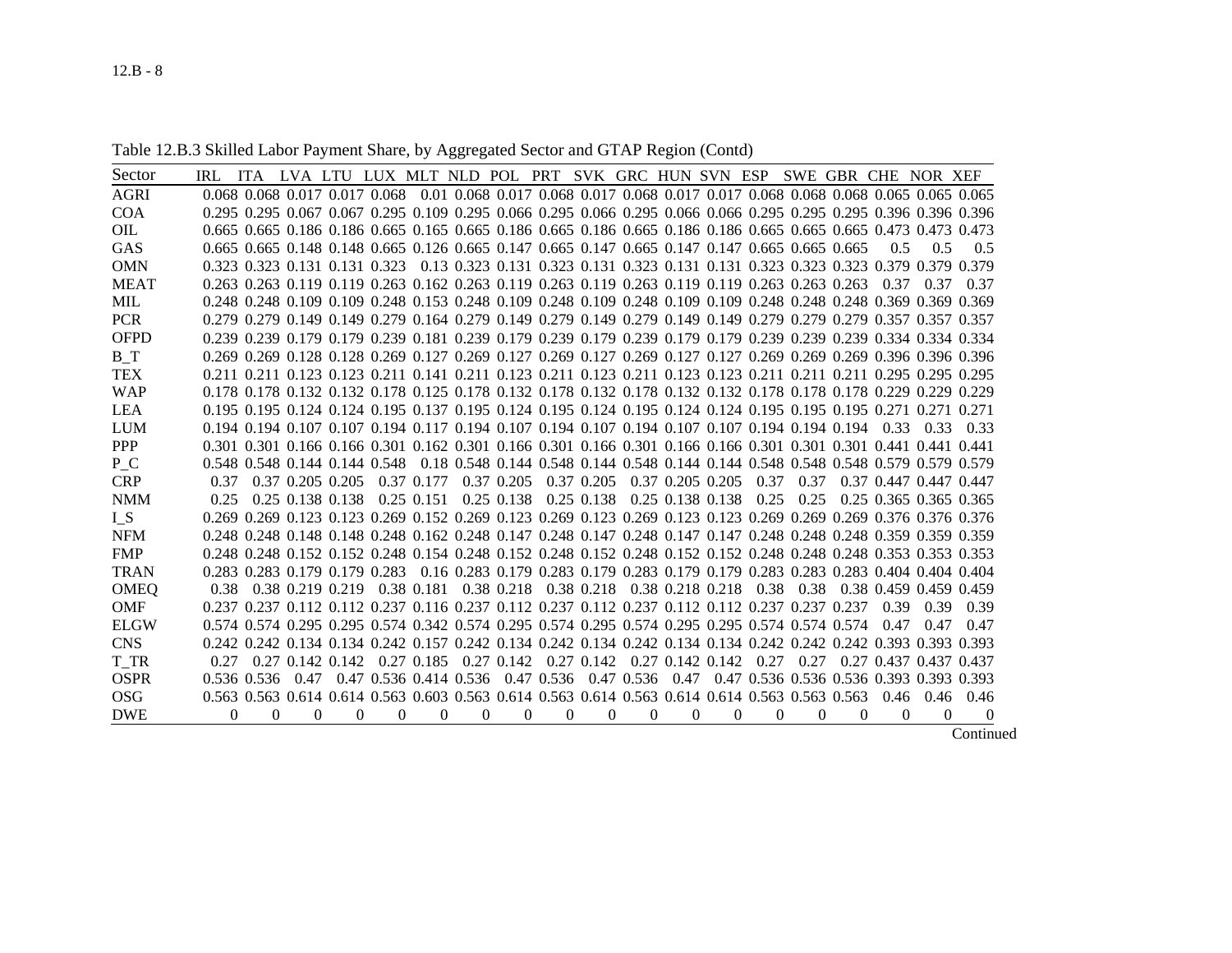Table 12.B.3 Skilled Labor Payment Share, by Aggregated Sector and GTAP Region (Contd)

| Sector      | ALB BGR BLR HRV ROU RUS UKR XEE XER KAZ KGZ XSU ARM AZE GEO IRN                                                         |                      |          |          |              |             |          |          |              |              |                                                                             |              |      |          |          |                | TUR XWS EGY                                                                                    |                |
|-------------|-------------------------------------------------------------------------------------------------------------------------|----------------------|----------|----------|--------------|-------------|----------|----------|--------------|--------------|-----------------------------------------------------------------------------|--------------|------|----------|----------|----------------|------------------------------------------------------------------------------------------------|----------------|
| <b>AGRI</b> | 0.01 0.017 0.017                                                                                                        |                      |          |          |              |             |          |          |              |              |                                                                             |              |      |          |          |                | 0.01 0.017 0.017 0.017 0.017 0.017 0.017 0.017 0.017 0.017 0.017 0.017 0.015 0.014 0.015 0.014 |                |
| COA         | 0.109 0.066 0.067 0.109 0.066 0.067 0.067 0.067 0.096 0.067 0.067 0.067 0.067 0.067 0.067 0.088 0.112 0.088 0.102       |                      |          |          |              |             |          |          |              |              |                                                                             |              |      |          |          |                |                                                                                                |                |
| <b>OIL</b>  | 0.165 0.186 0.186 0.165 0.186 0.186 0.186 0.186 0.203 0.186 0.186 0.186 0.186 0.186 0.186 0.183 0.183 0.183 0.18        |                      |          |          |              |             |          |          |              |              |                                                                             |              |      |          |          |                |                                                                                                |                |
| <b>GAS</b>  | 0.126 0.147 0.148 0.126 0.147 0.148 0.148 0.148 0.166 0.148 0.148 0.148 0.148 0.148 0.148 0.145 0.147 0.145 0.142       |                      |          |          |              |             |          |          |              |              |                                                                             |              |      |          |          |                |                                                                                                |                |
| <b>OMN</b>  | 0.13 0.131 0.131                                                                                                        |                      |          |          |              |             |          |          |              |              |                                                                             |              |      |          |          |                | 0.13 0.131 0.131 0.131 0.131 0.141 0.131 0.131 0.131 0.131 0.131 0.131 0.135 0.141 0.135 0.137 |                |
| <b>MEAT</b> | 0.162 0.119 0.119 0.162 0.119 0.119 0.119 0.119 0.144 0.119 0.119 0.119 0.119 0.119 0.119                               |                      |          |          |              |             |          |          |              |              |                                                                             |              |      |          |          | $0.14$ $0.162$ |                                                                                                | 0.14 0.153     |
| <b>MIL</b>  | 0.153 0.109 0.109 0.153 0.109 0.109 0.109 0.109 0.135 0.109 0.109 0.109 0.109 0.109 0.109                               |                      |          |          |              |             |          |          |              |              |                                                                             |              |      |          |          | 0.13 0.153     |                                                                                                | 0.13 0.144     |
| <b>PCR</b>  | 0.164 0.149 0.149 0.164 0.149 0.149 0.149 0.149 0.162 0.149 0.149 0.149 0.149 0.149 0.149 0.158                         |                      |          |          |              |             |          |          |              |              |                                                                             |              |      |          |          |                | 0.17 0.158 0.164                                                                               |                |
| <b>OFPD</b> | 0.181 0.179 0.179 0.181 0.179 0.179 0.179 0.179 0.183 0.179 0.179 0.179 0.179 0.179 0.179 0.182 0.187 0.182 0.184       |                      |          |          |              |             |          |          |              |              |                                                                             |              |      |          |          |                |                                                                                                |                |
| $B_T$       | 0.127 0.127 0.128 0.127 0.127 0.128 0.128 0.128 0.135 0.128 0.128 0.128 0.128 0.128 0.128 0.132 0.139 0.132 0.134       |                      |          |          |              |             |          |          |              |              |                                                                             |              |      |          |          |                |                                                                                                |                |
| <b>TEX</b>  | 0.141 0.123 0.123 0.141 0.123 0.123 0.123 0.123 0.135 0.123 0.123 0.123 0.123 0.123 0.123 0.133 0.144 0.133 0.139       |                      |          |          |              |             |          |          |              |              |                                                                             |              |      |          |          |                |                                                                                                |                |
| <b>WAP</b>  | 0.125 0.132 0.132 0.125 0.132 0.132 0.132 0.132 0.132 0.132 0.132 0.132 0.132 0.132 0.132 0.131 0.131 0.131             |                      |          |          |              |             |          |          |              |              |                                                                             |              |      |          |          |                |                                                                                                | 0.13           |
| <b>LEA</b>  | 0.137 0.124 0.124 0.137 0.124 0.124 0.124 0.124 0.133 0.124 0.124 0.124 0.124 0.124 0.124 0.132                         |                      |          |          |              |             |          |          |              |              |                                                                             |              |      |          |          |                | $0.14$ 0.132 0.136                                                                             |                |
| <b>LUM</b>  | 0.117 0.107 0.107 0.117 0.107 0.107 0.107 0.107 0.116 0.107 0.107 0.107 0.107 0.107 0.107 0.115 0.124 0.115 0.119       |                      |          |          |              |             |          |          |              |              |                                                                             |              |      |          |          |                |                                                                                                |                |
| <b>PPP</b>  | 0.162 0.166 0.166 0.162 0.166 0.166 0.166 0.166 0.172 0.166 0.166 0.166 0.166 0.166 0.166 0.169 0.175 0.169             |                      |          |          |              |             |          |          |              |              |                                                                             |              |      |          |          |                |                                                                                                | 0.17           |
| P C         | $0.18$ 0.144 0.144                                                                                                      |                      |          |          |              |             |          |          |              |              | 0.18 0.144 0.144 0.144 0.144 0.18 0.144 0.144 0.144 0.144 0.144 0.144 0.165 |              |      |          |          |                | 0.19 0.165 0.178                                                                               |                |
| <b>CRP</b>  | 0.177 0.205 0.205 0.177 0.205 0.205 0.205 0.205 0.202 0.205 0.205 0.205 0.205 0.205 0.205 0.199 0.195 0.199 0.193       |                      |          |          |              |             |          |          |              |              |                                                                             |              |      |          |          |                |                                                                                                |                |
| <b>NMM</b>  | 0.151 0.138 0.138 0.151 0.138 0.138 0.138 0.138 0.149 0.138 0.138 0.138 0.138 0.138 0.138 0.146 0.157 0.146 0.152       |                      |          |          |              |             |          |          |              |              |                                                                             |              |      |          |          |                |                                                                                                |                |
| $I_S$       | 0.152 0.123 0.123 0.152 0.123 0.123 0.123 0.123 0.143 0.123 0.123 0.123 0.123 0.123 0.123 0.138 0.156 0.138 0.148       |                      |          |          |              |             |          |          |              |              |                                                                             |              |      |          |          |                |                                                                                                |                |
| <b>NFM</b>  | 0.142 0.147 0.148 0.162 0.147 0.148 0.148 0.148 0.159 0.148 0.148 0.148 0.148 0.148 0.148 0.157 0.167 0.157 0.162       |                      |          |          |              |             |          |          |              |              |                                                                             |              |      |          |          |                |                                                                                                |                |
| <b>FMP</b>  | 0.154 0.152 0.152 0.154 0.152 0.152 0.152 0.152 0.158 0.152 0.152 0.152 0.152 0.152 0.152 0.156 0.162 0.156 0.158       |                      |          |          |              |             |          |          |              |              |                                                                             |              |      |          |          |                |                                                                                                |                |
| <b>TRAN</b> | 0.16 0.179 0.179                                                                                                        |                      |          |          |              |             |          |          |              |              |                                                                             |              |      |          |          |                | 0.16 0.179 0.179 0.179 0.179 0.177 0.179 0.179 0.179 0.179 0.179 0.179 0.176 0.175 0.176 0.172 |                |
| <b>OMEQ</b> | 0.181 0.218 0.219 0.181 0.218 0.219 0.219 0.219 0.211 0.219 0.219 0.219 0.219 0.219 0.219 0.208 0.201 0.208 0.201       |                      |          |          |              |             |          |          |              |              |                                                                             |              |      |          |          |                |                                                                                                |                |
| <b>OMF</b>  | 0.116 0.112 0.112 0.116 0.112 0.112 0.112 0.112 0.12 0.112 0.112 0.112 0.112 0.112 0.112 0.118 0.127 0.118 0.121        |                      |          |          |              |             |          |          |              |              |                                                                             |              |      |          |          |                |                                                                                                |                |
| <b>ELGW</b> | 0.295 0.295 0.295 0.342 0.295 0.295 0.295 0.295 0.329 0.295 0.295 0.295 0.295 0.295 0.295 0.316 0.337 0.316 0.33        |                      |          |          |              |             |          |          |              |              |                                                                             |              |      |          |          |                |                                                                                                |                |
| <b>CNS</b>  | 0.157 0.134 0.134 0.157 0.134 0.134 0.134 0.134 0.149 0.134 0.134 0.134 0.134 0.134 0.134 0.134 0.147 0.162 0.147 0.155 |                      |          |          |              |             |          |          |              |              |                                                                             |              |      |          |          |                |                                                                                                |                |
| T TR        | 0.185 0.142 0.142 0.185 0.142 0.142 0.142 0.142 0.167 0.142 0.142 0.142 0.142 0.142 0.142 0.163 0.187 0.163 0.177       |                      |          |          |              |             |          |          |              |              |                                                                             |              |      |          |          |                |                                                                                                |                |
| <b>OSPR</b> | 0.414                                                                                                                   | 0.47 0.47 0.414 0.47 |          |          |              | $0.47$ 0.47 | 0.47     | 0.45     | 0.47         | 0.47         | 0.47                                                                        | 0.47         | 0.47 |          |          |                | 0.47 0.448 0.425 0.448 0.432                                                                   |                |
| <b>OSG</b>  | 0.603 0.614 0.614 0.603 0.614 0.614 0.614 0.614 0.607 0.614 0.614 0.614 0.614 0.614 0.614 0.607 0.599 0.607 0.603       |                      |          |          |              |             |          |          |              |              |                                                                             |              |      |          |          |                |                                                                                                |                |
| <b>DWE</b>  | 0                                                                                                                       | $\Omega$<br>$\Omega$ | $\Omega$ | $\Omega$ | $\mathbf{0}$ | $\Omega$    | $\theta$ | $\theta$ | $\mathbf{0}$ | $\mathbf{0}$ | 0                                                                           | $\mathbf{0}$ | 0    | $\Omega$ | $\Omega$ | $\theta$       | $\Omega$                                                                                       | $\overline{0}$ |

Continued Continued